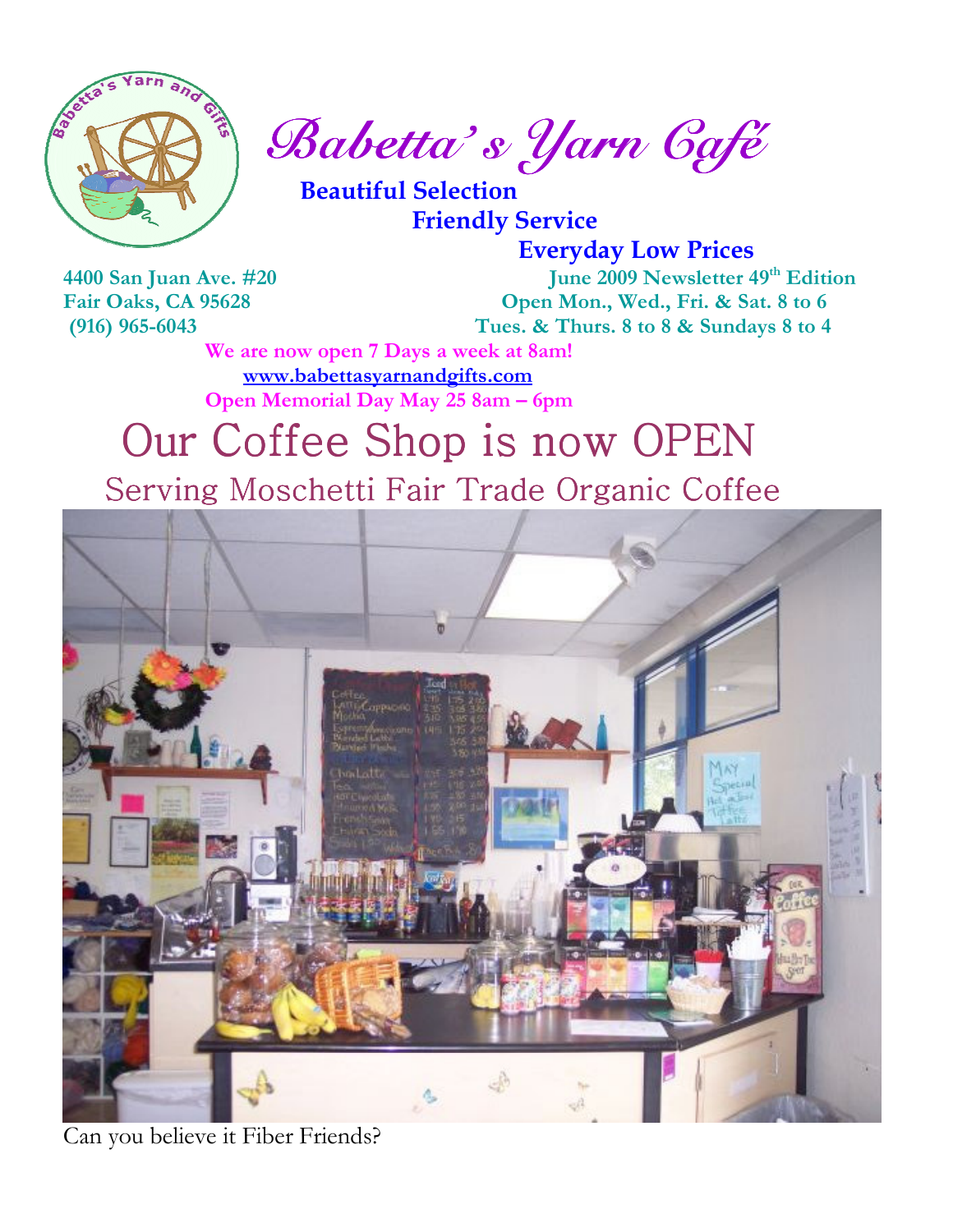After almost a year of intention our visualization of a "Yarn/Coffee Shop" has finally materialized. Thank you for your patience while being subjected to our saga. You are invited to come and sip and knit or crochet or read a book or contemplate the meaning of life (my personal favorite) if you wish. We offer a full selection of coffee and other beverages as well as a selection of baked goods. We have tables and chairs inside and out as well as the couch by the toys. We will have a new drink special featured each month! May's Special Drink – Hot or iced Toffee Latte` \$2

#### On to Yarn news…

## Coming June  $3^{rd} - 7^{th}$  the YARN SHOP HOP.

 At each destination you will find a free pattern to make a 12" square that can become part of a knitted Yarn Shop Hop blanket. Each of us will be offering 1 skein of your choosing of cascade 220 (not superwash) for \$4.65 to go with your pattern. We will all be having in store drawings and sales to help make your journey more fun and worthwhile.

 Attached on this e-mail you'll find a flyer with all the info made up by Lisa at Auburn Needleworks. She is our event organizer. Thank you Lisa for all your hard work. Passports will be available when you start your Hop.

Babetta's Spring Food Drive

Bring a non-perishable food item during the Yarn Shop Hop and you will be entered to win a Basket valued at \$200. Please no "ramen" type noodles or expired items.

# Workshops and Classes

The Art of Swatching

Substituting Yarn and the Importance of Gauge

Free Workshop Sunday June  $28<sup>th</sup>$  from1pm – 3pm No sign-up necessary

 Come to a talk by Gustine & Maya about finding the best-suited yarn for your project and the intricacies of gauging. Get advice on creating the fabric you desire with your knitting and how to make substitutions that work.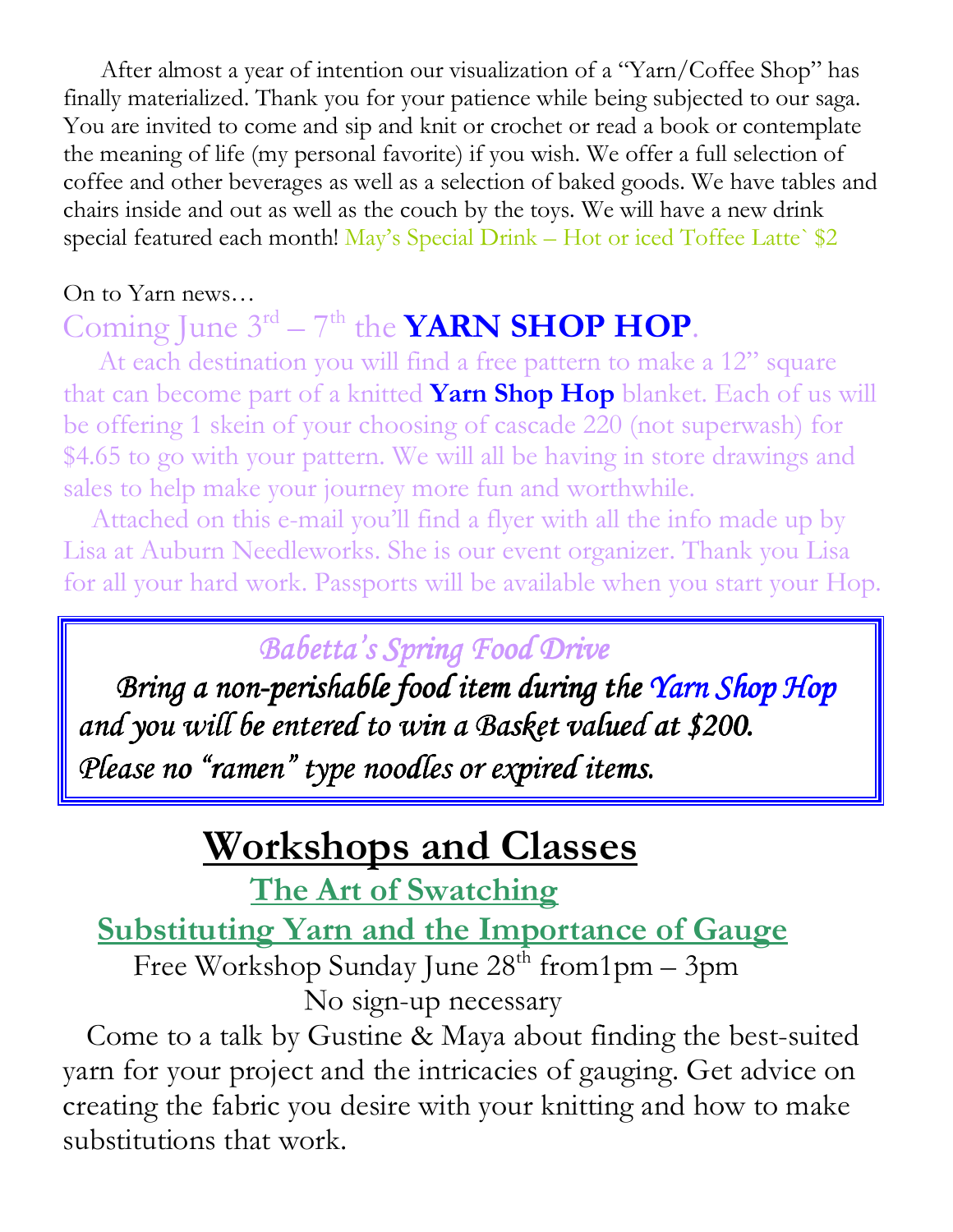

Freeform Crochet aka Scrumbling Workshop June 28<sup>th</sup> from 1pm – 4pm fee \$40 Taught by Jennifer Tan www.goshyarnit.com Knitters and Crocheters welcome to learn this technique for creating shapes and motifs and how to put them together to make purses, clothing, wall hangings etc. Recycle your left over fibers into ART! Check out the possibilities www.knotjustknitting.com



 Jennifer Tan assisted by daughter Joey (pictured left modeling a Tunisian crochet "Ribbon Poncho") got rave reviews at our May 17<sup>th</sup> Tunisian Crochet Workshop. The ladies had a great time and we hope to offer this workshop again as well as a Crohook Workshop. If either of these interests you let me know.

### Classes for June 2009 at Babetta's

 In our project classes you can learn to knit anything from scarves to socks to felted purses to lace shawls to hats to sweaters. Pick your project and join in the fun. Our knitters inspire each other to try new things by sharing ideas and showing off their latest creation. Sign up for one of our classes and you will receive a coupon for %10 off your next purchase. If our class times aren't convenient we also offer private lessons in Knitting, Crochet, Spinning and Weaving by appointment.

\*Pre-registration is required as class sizes are limited. Please choose your dates carefully. Because of scheduling conflicts and complications, make-up classes will only be allowed under special circumstances and individual consideration.

#### Tuesdays June 2,  $9 & 23$

Knitting Project 6pm – 7:30pm fee \$40

June  $13^{th}$  and  $14^{th}$ World Wide Knit in Public Day www.wwkipday.com